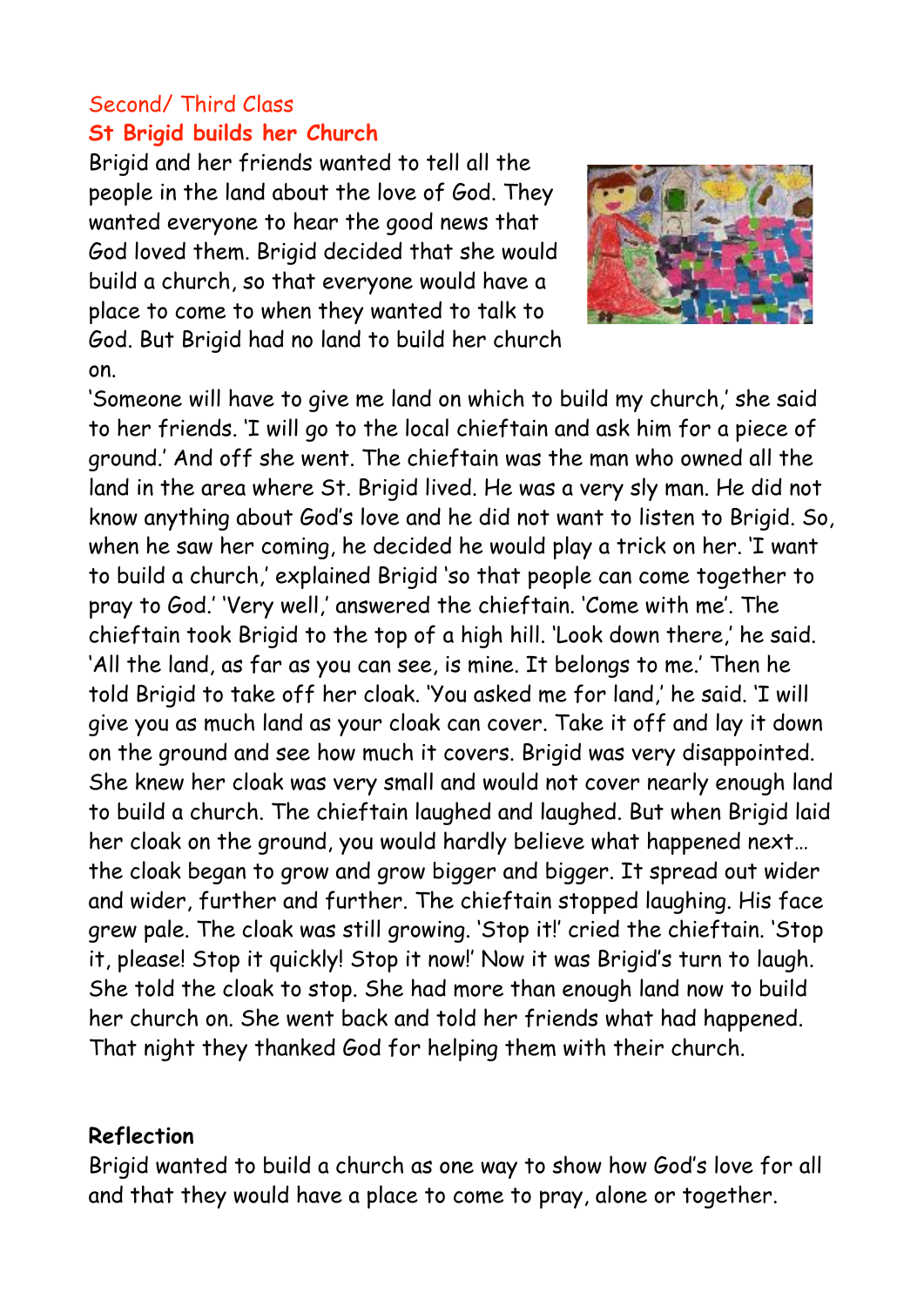During these times of COVID 19 imagine that you are out walking and that you bump into Brigid as you walk along a path. She looks like a kind and loving person and she begins to talk to you. Imagine that you are listening to her telling you of how much God loves you. Listen to her. Then write what you hear, or write a prayer or draw a picture of this meeting with Brigid.

Write what you hear Brigid say to you or write a prayer or draw a picture, or draw a picture of her and her cloak!